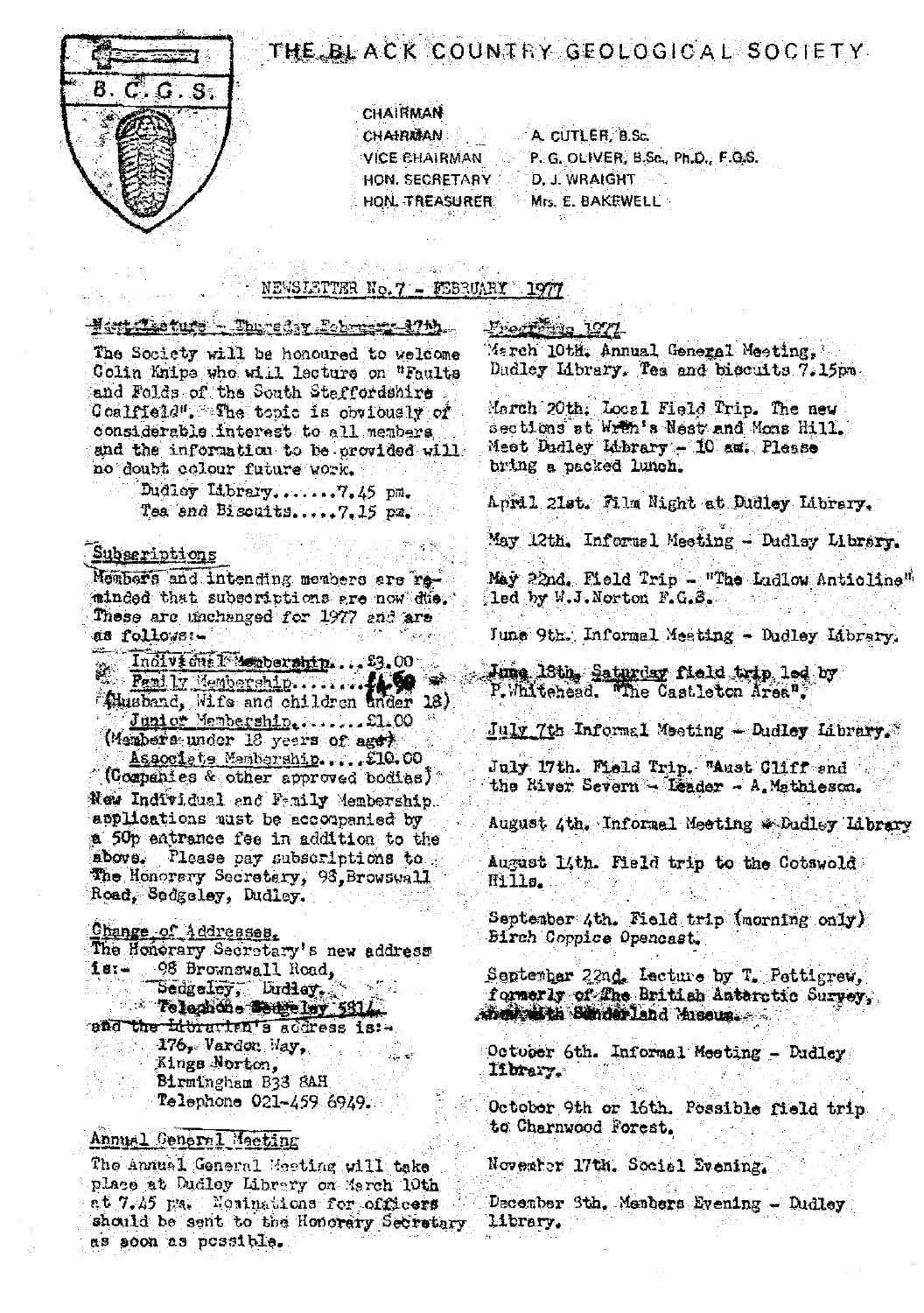# The History of Tectonics

At the Society's meeting on the 9th December, Doug Bedson gwe an illustrated talk on the development of tectonics. The general theme could have been taken as "There is nothing new under the sun', indeed, it may have surprised many members to learn that as early as 1353 men were discussing continental drift.

The talk started with early man is ideas of the structure of the earth and how their beliefs were inextricably entwi--ned with their gods. It ap pears that the first man to write about the Earth using scientific argument was Aristotle and that his teachings, combined with those of Ptolem<sup>y</sup> were rewritten in the early 5th century so as to conform to biblical teachings. These writings by St.Augustine and Cosaos were accepted by the Church of Rome as dogme and so remained valid for more than 1000 years. The reformation saw a resurgence in scientific thought and Gilbert's discovery of the Earth's magnetism and Newton's calculations showing the shape of the Earth were given as examples.

Wegener's Continental Drift hypothesis was discussed at some length as were Holrnesls\_and Toit's contribution to the theory. The evidence of rock formations, fossils and climate supporting the seperation of the old and new worlds in the Cretaceous was, explained and<br>illustrated. The rest of the talk re The rest of the talk related to the separate phenomenon that collectively we call plate tectonics. Vine and Matthews sea-floor spreading, Benioff's deep earthquakes and trench systems, Wilson's transform fault theory, Heezen's niid-ooeen ridge systems, nagnatic reversals and several other discoveries that led to Pichon's, Morgan's and McKenzie's Plate Tectonic Hypothesis were all discussed.

It is hoped that this talk (the 4th by a member of the Society) gave background interest following the Society's recent excursion to the Geological Museum's London Exhibition.

#### Boor Rev iew

 $\mathbb{D} \cap \mathbb{M}$  Bedson has taken wer the "Book Leview Spot<sup>s</sup> this month and writes:-

You want to be able to identify rocks ? **Well** the Society has a metrological

microscope and the following book will tell you (right from the beginning) how to use the instrument:-

**MINERALS & THE MICROSCOPE** Written by H.G. Smith and published by Thomas Murby 3 £1.75.

The first chapter describes the petrological microscope and how to edjust the optics, stage and illunination. The second chapter describes the optical properties of minerals followed by the effects of plane and polarised light (all in non-technical language). The .nature of rock-fornlng minerals is ex<sup>p</sup> lained and the rest of the book deals with the identification of minerals. There are photographs taken through a microscope of most of the common igneous and metamorphic rocks. A very good book indeed and don't forget, the Society has plenty of suitable microscope slides (thin sections) for you to practice.

A more advanced book (and much more comprehensive) is:-

## THE PRACTICAL STUDY OF CRYSTALS. MINERALS AND ROCKS.

Written by Cox, Price and Harte and published by McGrew Hill 2 \$3.45 This book starts with an introduction to cry stals which is very sinilar to "Minerals and the Microscope" although the microscope itself is not described and there are no operating instructions. The second chapter is devoted to stereographic projections, the standard way of documenting crystals. Chapters 3 and 4 deal with crystal morphology and characteristics respectively. The remainder of the book describes in great detail and with superb photographs and graphs, rocks in thin sections. Sedimentary rocks are included in this book (they are not in " linerals and the Microscope") and this is an advantage especially to the Black Country Geologist,

#### For Sale

A second hand rock tunbler/polisher (240 volt) couplete with 1 31b barrel and 2 ( 1<sup>1</sup>/<sub>2</sub>lb barrels. Total capacity of machine - 31bs of gem material. £5.00

E5.00<br>E5.00<br>Proceeds of this sele to the Society's a ulphent fund.